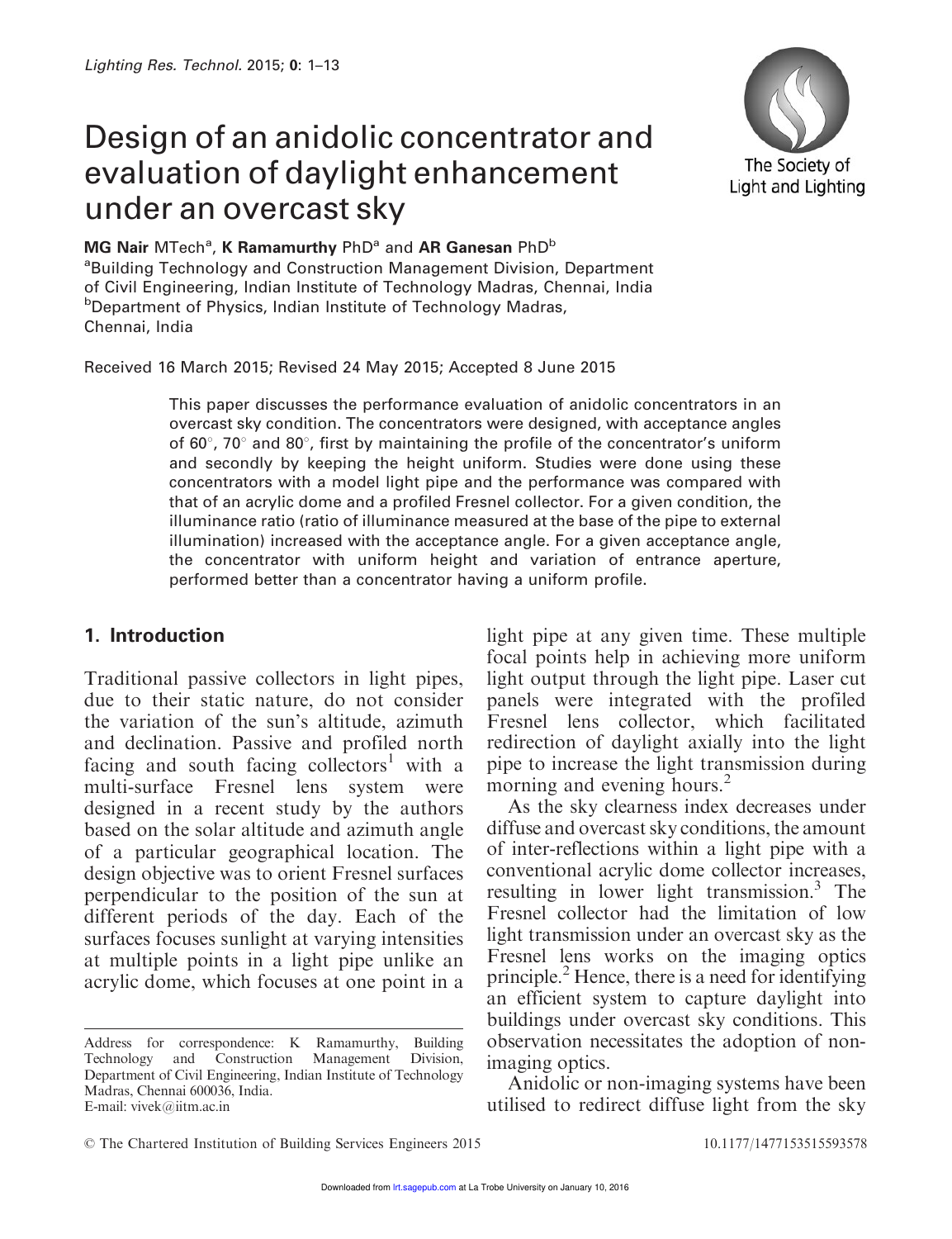to interiors and they are suitable in areas where overcast sky conditions are common.<sup>4</sup> Non-imaging optics is the study of optical systems that maximises the efficiency of light transmission, concentration and deconcentration without producing images<sup>5</sup> and was originally developed for solar concentration. $6-9$ Use of non-imaging optics avoids the need to keep the concentrator aperture pointed at the sun.<sup>9</sup> Solar radiation is concentrated either by concentrators like a cone<sup>10</sup> or a V-trough,<sup>11</sup> but the efficiencies of these concentrators are low under an overcast sky.<sup>12</sup> Compound parabolic collectors have higher efficiencies and can be utilised in such situations.<sup>11</sup>

Under overcast sky conditions, daylighting enhancement in buildings is provided by non-imaging systems like an anidolic ceiling, an integrated anidolic ceiling and anidolic solar blinds.<sup>13</sup> These systems have a range of predefined acceptance angles and hence much of the sky and ground reflected illumination is rejected. But when used in tropical climates with clear skies, excess heat and glare is produced inside the building.<sup>5</sup> Moreover, these systems have large collection areas and hence are space intrusive.<sup>13</sup> Anidolic zenithal light guides<sup>14</sup> and anidolic concentrators, being top-lit, are ideal in overcast skies as the luminance of the zenith region of an overcast sky is higher than that received at the horizon.<sup>15</sup> They are more compact than other nonimaging devices (anidolic ceiling, integrated anidolic ceiling) and can be integrated with a light pipe. Through analytical and simulation studies. Taengchum and Chirarattananon<sup>16</sup> concluded that (i) the addition of an anidolic concentrator at the entry port of light pipe increased daylight capture and (ii) it reduced the overall cost per unit of delivered daylight luminous flux, especially for long pipes and pipes with bends. Simone *et al.*<sup>14</sup> studied anidolic concentrators connected to a roofmounted pipe under a sky scanning simulator and observed that the performance of the pipe

increased quantitatively and qualitatively. The efficiencies of the anidolic ceiling, the integrated anidolic ceiling and the anidolic zenithal opening are reported to be 32  $\frac{9}{6}^{13}$ , 19–26  $\frac{6}{13}$  and 36 %<sup>5</sup>, respectively.

An anidolic concentrator is a compound parabolic concentrator<sup>17</sup> (CPC) comprising two meeting parabolas. It is built with highly reflective material and the concentration is achieved by its parabolic form (a twodimensional (2D) CPC with flat mirrors or a three-dimensional (3D) CPC made through the rotation of a 2D profile around its symmetry axis); with diffuse light falling on the entry aperture of the device collected and concentrated into a smaller exit aperture.<sup>7</sup> In an anidolic concentrator, (i) light with an incidence angle less than half the acceptance angle is reported to be reflected through the exit aperture and (ii) light with an incidence angle greater than one-half the acceptance angle will be rejected back<sup>7</sup> (Figure 1(a)). As seen in Figure 1(b), the entry aperture has a lower angular range, whereas the concentrated light could be emitted out at a wider angular range.

It has been reported that these concentrators act as radiation funnels having no focus. They have also been designated as some of the concentrators that have the highest possible concentration permissible by the thermodynamic limit for a given acceptance angle. $9,12$  Due to their large aperture areas and acceptance angles, only intermittent tracking may be required<sup>12</sup> and they have potential for collection of thermal energy.<sup>18</sup>

The amount of diffuse radiation collected by a concentrating collector is given by 1/C, where C is the concentration ratio. Concentration ratio is also defined by the ratio of entry aperture area to exit aperture area.<sup>8</sup> The general concentration ratio achieved by a CPC is reported to be in the range of 3–10, whereas that for a cylindrical parabolic collector and parabolic dish collector it is more than 1000 where it is used in solar thermal power systems.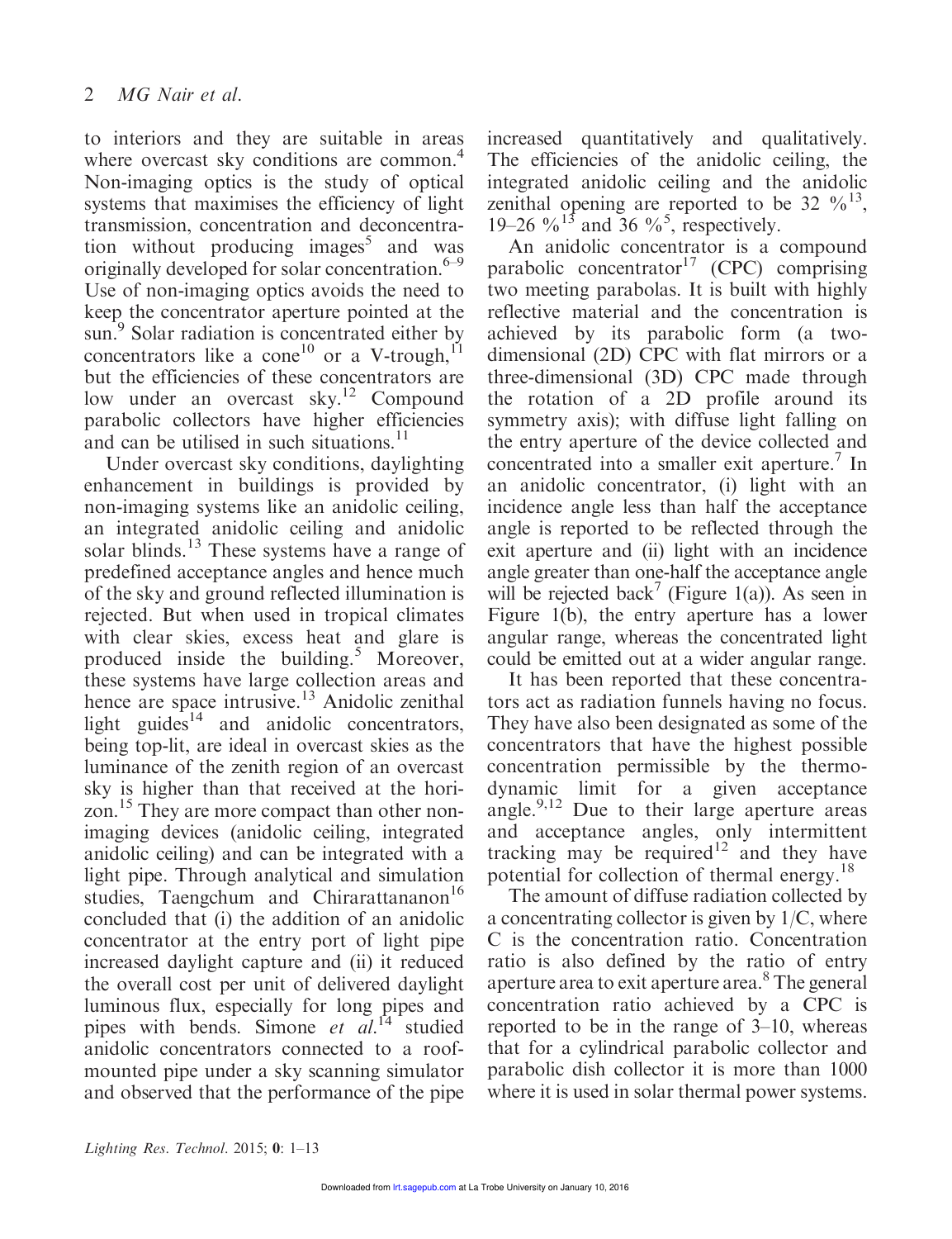

Figure 1 An anidolic concentrator. (a) Concentrates light within its half acceptance angle. (b) Input aperture has larger area but smaller angular range.<sup>7</sup>

In practice, higher acceptance angles are suitable for collecting diffuse radiation and solar light over a wider range of time at the expense of a lower concentration ratio.<sup>8</sup> It was observed that lower (less than 3) concentration ratio CPCs are of greatest practical interest as a higher concentration ratio necessitates higher manufacturing precision.<sup>17</sup> A major advantage of this concentrator over the other collectors is that the ability to collect diffuse radiation makes it suitable for overcast sky conditions.<sup>19</sup> Further, these concentrators are able to accept a large proportion of diffuse radiation incident on their apertures and concentrate it without the need for tracking the sun.<sup>20</sup>

Based on the above mentioned review, the anidolic concentrator offers itself as a potential collector for directing light through a light pipe under overcast skies. The present study focuses on the influence of acceptance angle of the anidolic concentrator on its performance.

#### 2. Methodology

The anidolic concentrator is a passive collector, which has to suit the solar movement of the geographical location proposed. For the study location, the city of Chennai  $(13°4'N,$ 80 $\degree$ 15'E, GMT +5.5 hours) was chosen and the solar altitude angle throughout the year was considered for the design. The following parameters were considered for the design of the concentrators:

(i) Acceptance angle: Anidolic concentrators of acceptance angles varying between  $60^{\circ}$  to  $80^{\circ}$  were designed and fabricated as a higher acceptance angle is suited for transmitting both direct and diffuse solar light.<sup>8</sup> For acceptance angles of  $60^\circ$ ,  $70^\circ$  and  $80^\circ$ , the solar altitude angles need to be higher than 60 $^{\circ}$ , 55 $^{\circ}$  and 50 $^{\circ}$ , respectively. A concentrator having higher acceptance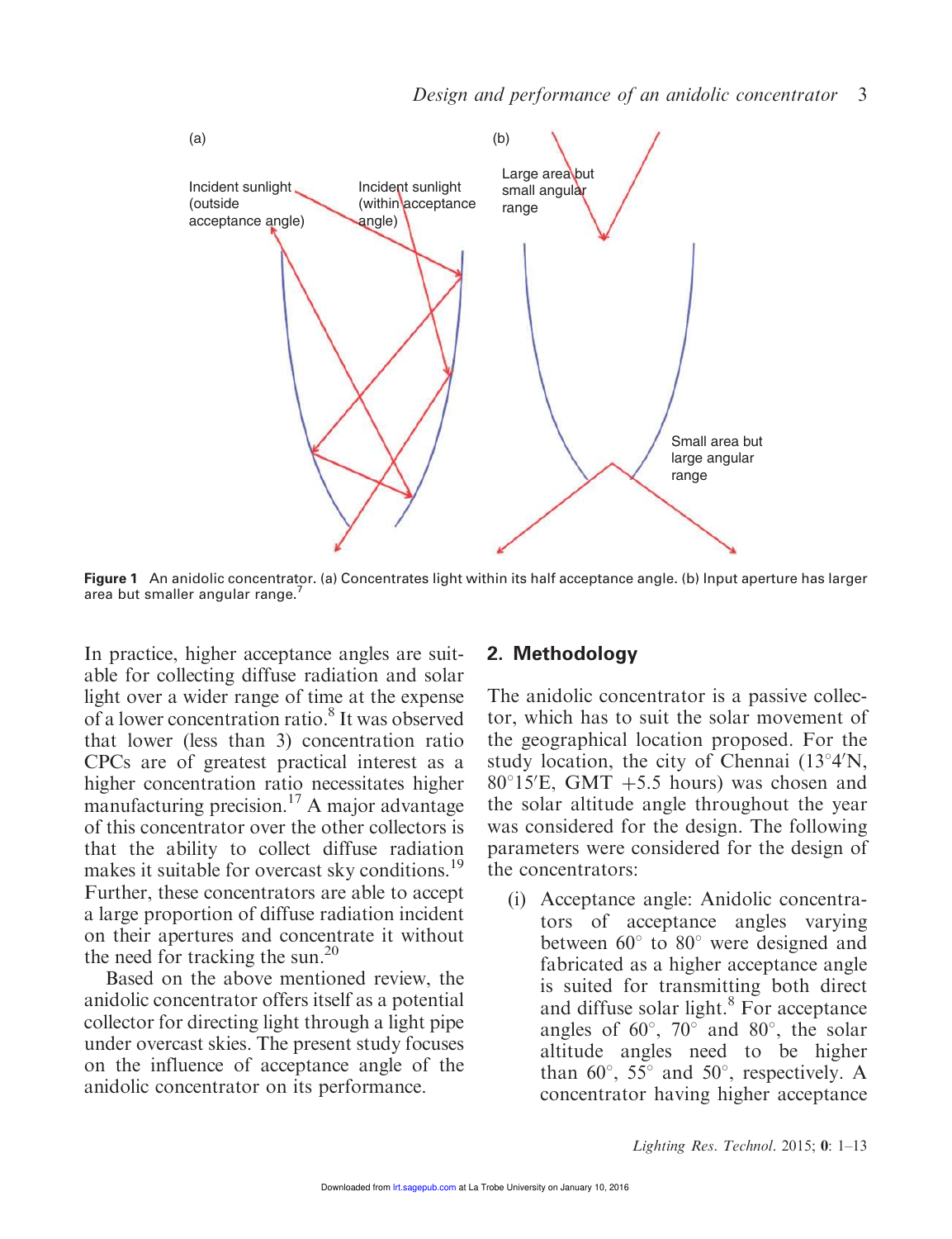angle can capture sunlight for a longer duration in a day.

- (ii) Configuration: The above acceptance angles can be achieved by the following two methods and the detailed design has been outlined in the next section.
	- (a) Maintaining a uniform profile of the concentrator (constant profile method).
	- (b) Maintaining a uniform height of the concentrator (constant height method).

### 3. Construction of anidolic concentrators

## 3.1. Maintaining a uniform profile of the concentrator

Keeping the shape/profile constant and having variations in height could result in the chosen range of acceptance angles, but the entry and aperture dimensions also get varied. The height, entry aperture and the concentration ratio have been derived from equations (1) to (3) of  $\text{Rab}$ <sup>7</sup> and are reproduced below.

The overall height (H) is 
$$
\frac{\alpha'(1 + \sin \theta_i) \cos \theta_i}{\sin^2 \theta_i}
$$
 (1)

The diameter (2 $\alpha$ ) of the entry aperture is  $\frac{2\alpha}{\alpha}$  $\overline{a}$  $\sin \theta_i$  $(2)$ 

The maximum possible concentration ratio (C) for a given half acceptance angle

$$
\theta_i, \text{ is } C = \frac{1}{\sin^2 \theta_i} \tag{3}
$$

where  $\theta_i$  is the maximum input angle or half acceptance angle and  $2\alpha'$  is the exit aperture diameter. By reducing the acceptance angle the height and diameter are increased and vice versa. It should be noted that a low

acceptance angle results in increased bulk of the concentrator and hence greater material cost.

The configuration of the anidolic concentrator having an acceptance angle of  $60^\circ$  is shown in Figure 2 where the shape of the CPC is determined in terms of the diameter of the exit aperture  $(2\alpha')$  and the maximum input angle or half acceptance angle  $(\theta_i)$ . It has two parabolic sections BD and AC of parabola 1 and 2, respectively. AB is the entry aperture, whereas CD is the exit aperture. The axes of both parabolae are oriented such that C is the focus of parabola 1 and D is the focus of parabola 2. The height of the concentrator (H) is such that tangents at C and D are parallel to the axis. In Figure 2 it can be seen that the incident rays are the extreme rays of the beam, so the height of the concentrator must be such that they pass the rays.<sup>7</sup> Figure 3 illustrates concentrators of varying acceptance angles  $(60^{\circ}, 70^{\circ}$  and  $80^{\circ})$  with a uniform profile and having an exit aperture width of 150 mm. The height dimensions (xa, xb and xc) and the entry aperture dimensions (AA', BB', CC') seen in the Figure 3 are presented in Table 1.

Three anidolic concentrators were designed by keeping the height and exit aperture constant, but varying the profile such that the acceptance angle and the entry aperture varied. The radii  $(\alpha)$  of the entry aperture of the concentrators of varying acceptance angles were obtained by using the relationship which was derived from the construction method proposed by Rabl.<sup>7</sup> This relationship is

$$
\alpha = H \tan \theta_i - \alpha' \tag{4}
$$

The profile of the concentrators was designed such that  $O<sub>1</sub>$  is the focus of the parabolae AO, BO and CO. Similarly, O is the focus of the parabolae  $A_1O_1$ ,  $B_1O_1$  and  $C_1O_1$  respectively. Figure 4 illustrates the three concentrators having their profiles varying with the exit aperture of 150 mm. Table 2 presents the entry aperture sizes of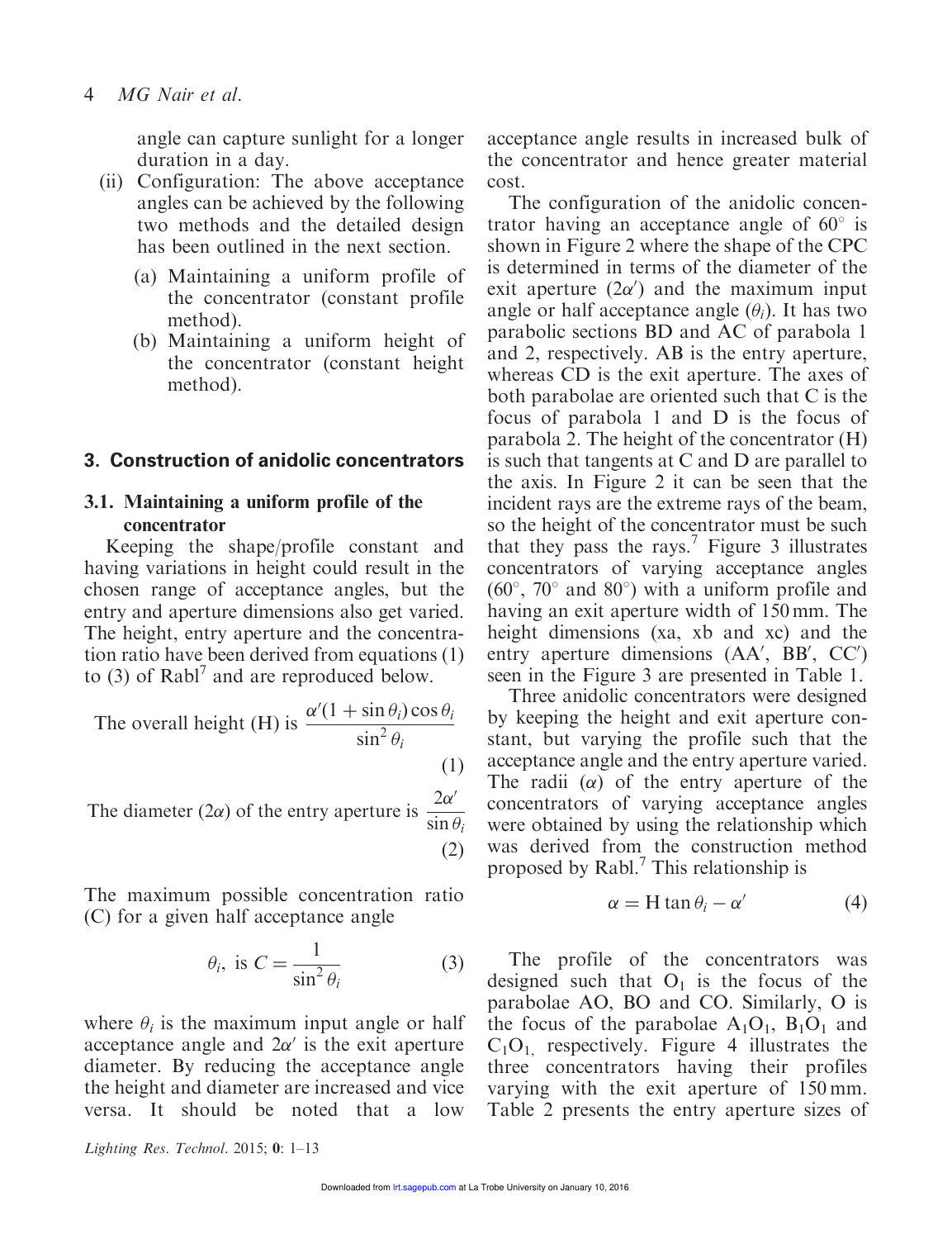

Figure 2 Construction of parabolae for an anidolic concentrator



Figure 3 An anidolic concentrator with uniform profile but varying height

CPCs with exit aperture width 150 mm and 200 mm with a uniform height of 390 mm but with varying acceptance angles. The corresponding values for the entrance aperture  $(AA_1, BB_1, CC_1)$  for the exit aperture of 150 mm are presented in Table 2.

The concentrators were fabricated of 1.2 mm thick polished stainless steel sheet. A computer numerical control (CNC) machine was used for cutting the profile of the concentrator. The cut profiles were bent according to the profile and welded together. Experiments were done with a model light pipe of aspect ratio 2 (length 600 mm and diameter 300 mm) having aluminium sheet as internal reflective material (0.52 reflectance). The pipe was mounted on a box of size  $400 \text{ mm} \times 400 \text{ mm} \times 100 \text{ mm}.$ 

Figure 5 represents two model light pipes with an anidolic concentrator and acrylic dome both having entrance apertures of the same size (300 mm). The illuminance  $(E_{int})$ was measured at the centre of the base of the box along with simultaneous measurement of external illuminance  $(E_{ext})$ . The illuminance ratio  $(E_{int}/E_{ext})$  was thus calculated. Light output was measured using a Extech (HD 450) data logging lux meter having a range of 0–400 klx. The performance of the designed concentrators was assessed on a typical day under an overcast sky condition and then under a clear sky condition in Chennai.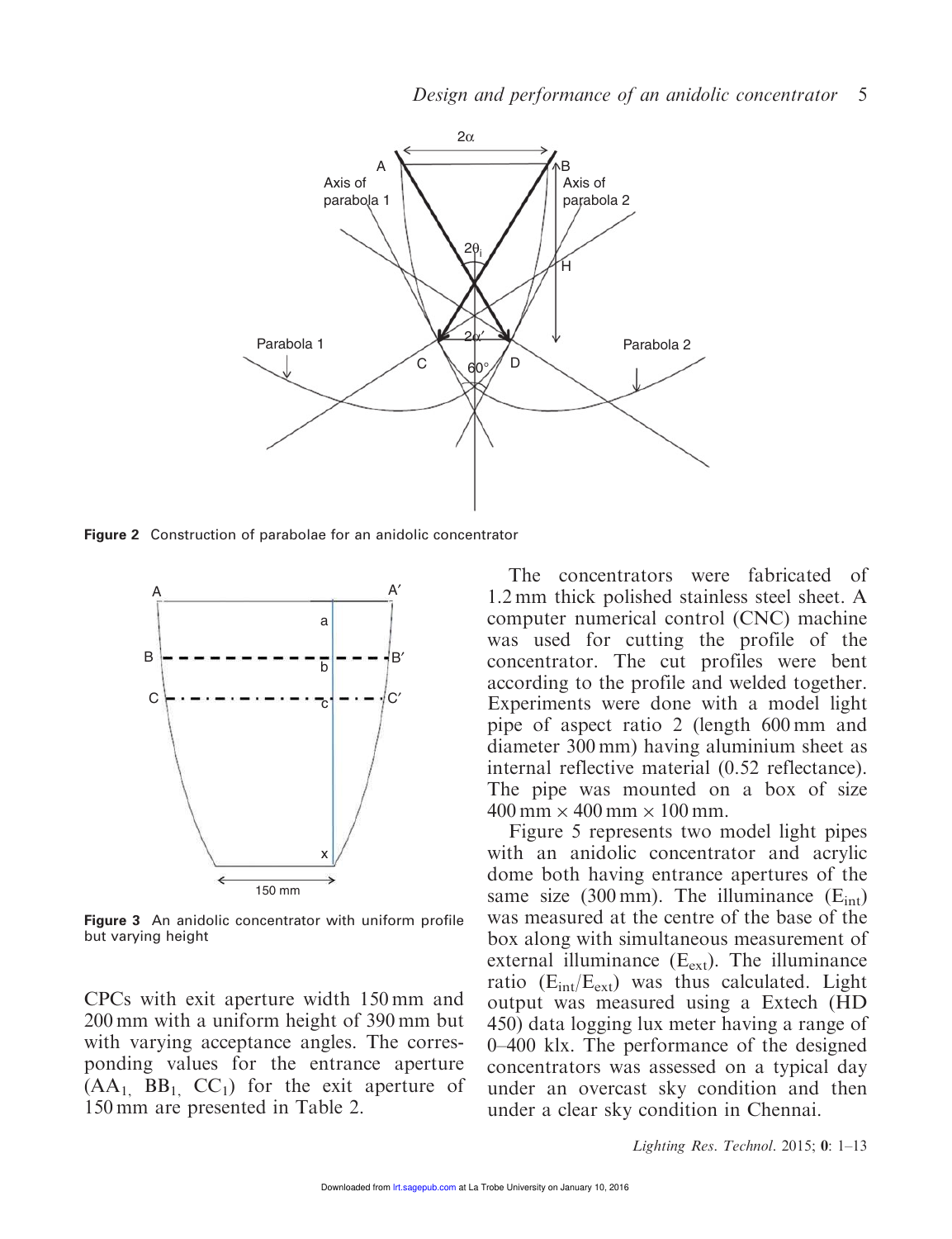#### 6 *MG Nair et al.*

| Acceptance<br>angle $(2\theta_i)$ (degrees) | Concentration<br>ratio | Exit aperture (150 mm) |             | Exit aperture (200 mm) |             |
|---------------------------------------------|------------------------|------------------------|-------------|------------------------|-------------|
|                                             |                        | Entry<br>aperture (mm) | Height (mm) | Entry<br>aperture (mm) | Height (mm) |
| 20                                          | 33                     | 860                    | 2880        | 1150                   | 3830        |
| 30                                          | 15                     | 580                    | 1360        | 770                    | 1820        |
| 40                                          | 9                      | 440                    | 810         | 590                    | 1080        |
| 50                                          | 6                      | 360                    | 540         | 470                    | 720         |
| 60                                          |                        | $300 - AA'$            | $390 - xa$  | 400                    | 520         |
| 70                                          | 3                      | $260 - BB'$            | $290 - xb$  | 350                    | 390         |
| 80                                          | ົ                      | $230 - CC'$            | $230 - xc$  | 310                    | 300         |

Table 1 Specification details of anidolic concentrator with uniform profile



Figure 4 Anidolic concentrators with uniform height but varying entry aperture size

#### 4. Performance

### 4.1. Constant profile with varying height (AC-1)

The performance of the concentrators with varying height resulting in three acceptance angles ( $60^\circ$ ,  $70^\circ$  and  $80^\circ$ ) was assessed in

January on a cloudy day (the solar illuminance ranged from 7 Klux to 38 Klux) and the results are presented in Figure 6. The sky was overcast, with steep luminance gradation and slight brightening towards the sun which can be classified as a CIE overcast type 2 (gradation I) sky. $21$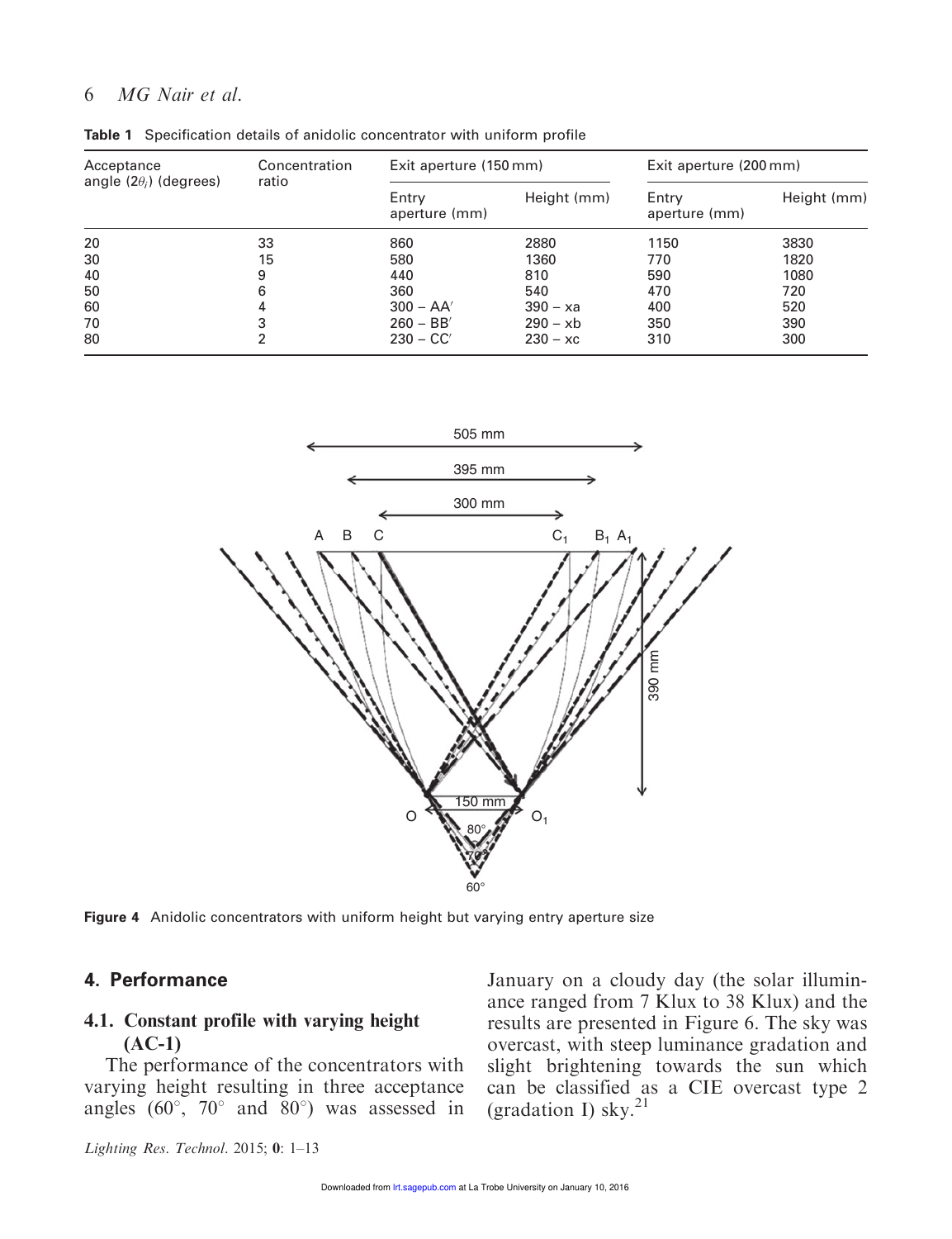The concentrator with an acceptance angle of  $70^{\circ}$  (i.e. with half acceptance angle of  $35^{\circ}$ ) transmitted and concentrated light beyond a solar altitude angle of  $55^\circ$ . At 12.00 hours (solar altitude angle of  $58^{\circ}$ ) a maximum illuminance ratio of around 0.51 was achieved, which decreased steeply with a reduction in solar altitude. In the case of the concentrator with the  $80^\circ$  acceptance angle, for a half acceptance angle of  $40^{\circ}$ , the concentrator could effectively accept light beyond  $50^\circ$ . It was observed that there was

Table 2 Specification details of anidolic concentrators with uniform height

| Acceptance<br>angle $(2\theta_i)$<br>(degrees) | Exit aperture<br>$(150 \, \text{mm})$ | Exit aperture<br>$(200 \, \text{mm})$ |  |
|------------------------------------------------|---------------------------------------|---------------------------------------|--|
|                                                | Entry<br>aperture (mm)                | Entry<br>aperture (mm)                |  |
| 30                                             | 59                                    | 9                                     |  |
| 40                                             | 134                                   | 84                                    |  |
| 50                                             | 214                                   | 164                                   |  |
| 60                                             | $300 - CC_1$                          | 250                                   |  |
| 70                                             | $395 - BB_1$                          | 346                                   |  |
| 80                                             | $505 - AA_1$                          | 454                                   |  |

an increase of light output between 10.00 to 14.00 hours, where the solar altitude angle was approximately equal and exceeding  $50^\circ$ . When compared to the concentrator with an acceptance angle  $70^{\circ}$  it had a lower but more uniform light output between 10.00 to 14.00 hours, achieving a maximum illuminance ratio of 0.4.

## 4.2. Constant height with varying profile (AC-2)

Performance of the concentrators with varying profile was assessed under overcast sky condition (Figure 7) on a day with the solar illuminance ranging from a minimum of 15 Klux to 33 Klux in January. The performance of the concentrator increased significantly with an increase in acceptance angle. A maximum illuminance ratio of 0.73 could be achieved with the anidolic concentrator having an acceptance angle of  $80^\circ$ . Appreciable enhancement in illuminance ratio was achieved between 10.00 to 14.00 hours with this concentrator, where the acceptance angle was approximately equal to and exceeding  $50^\circ$ .



Figure 5 Illustration of a light pipe with an anidolic concentrator and an acrylic dome

*Lighting Res. Technol.* 2015; 0: 1–13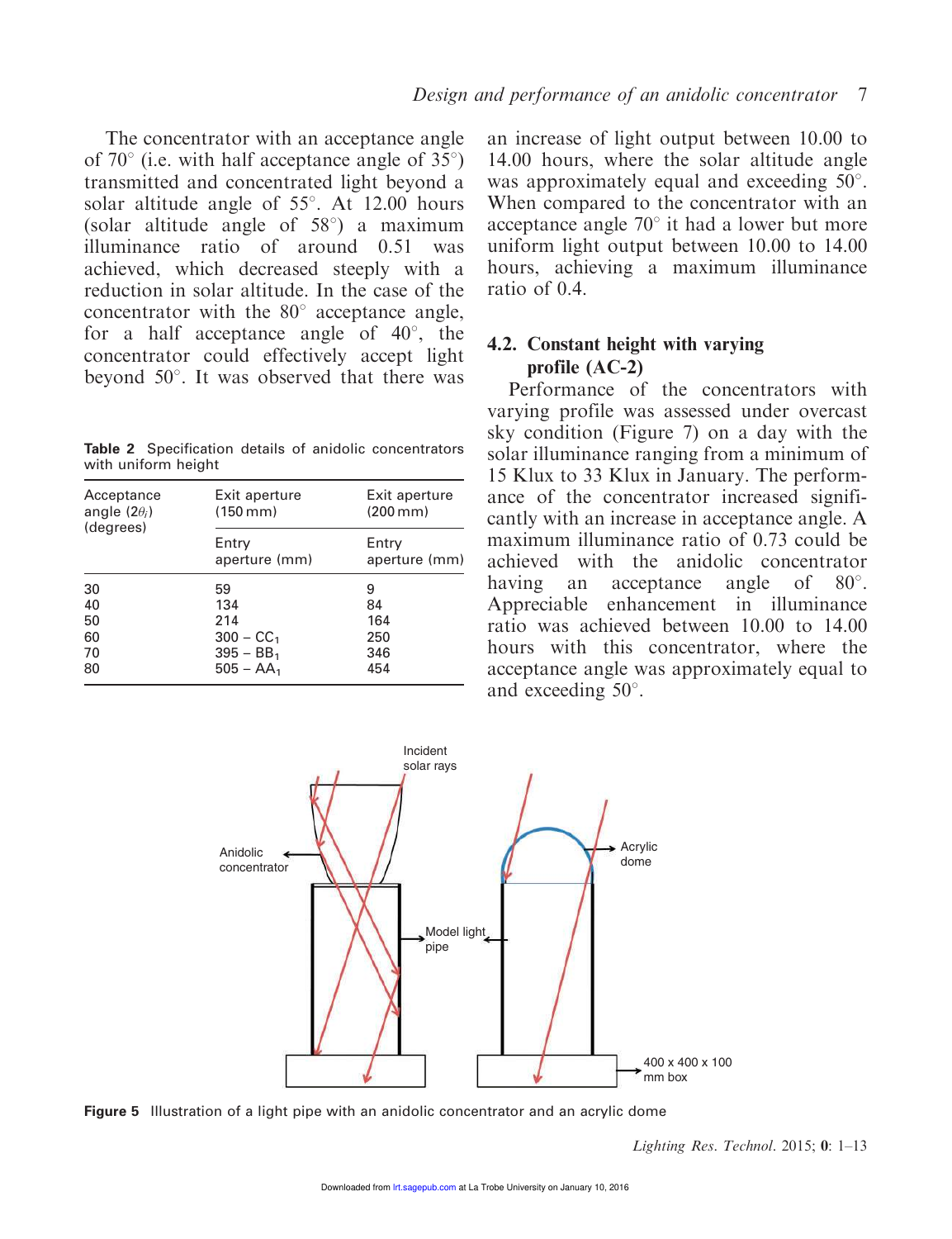#### 8 *MG Nair et al.*



Figure 6 Performance of anidolic concentrators (uniform profile) under an overcast sky



Figure 7 Performance of anidolic concentrators (uniform height) under an overcast sky

## 4.3. Concentrators of same acceptance angle constructed by the two methods

Anidolic concentrator 1 (AC-1: constant profile method) and anidolic concentrator 2 (AC-2: constant height method) having the same acceptance angle  $(70^{\circ}$  and  $80^{\circ})$  were compared along with the profiled south Fresnel collector integrated with laser-cut panel and an acrylic dome as shown in Figures 8 and 9, respectively.

It was observed that the anidolic concentrator having higher entrance aperture size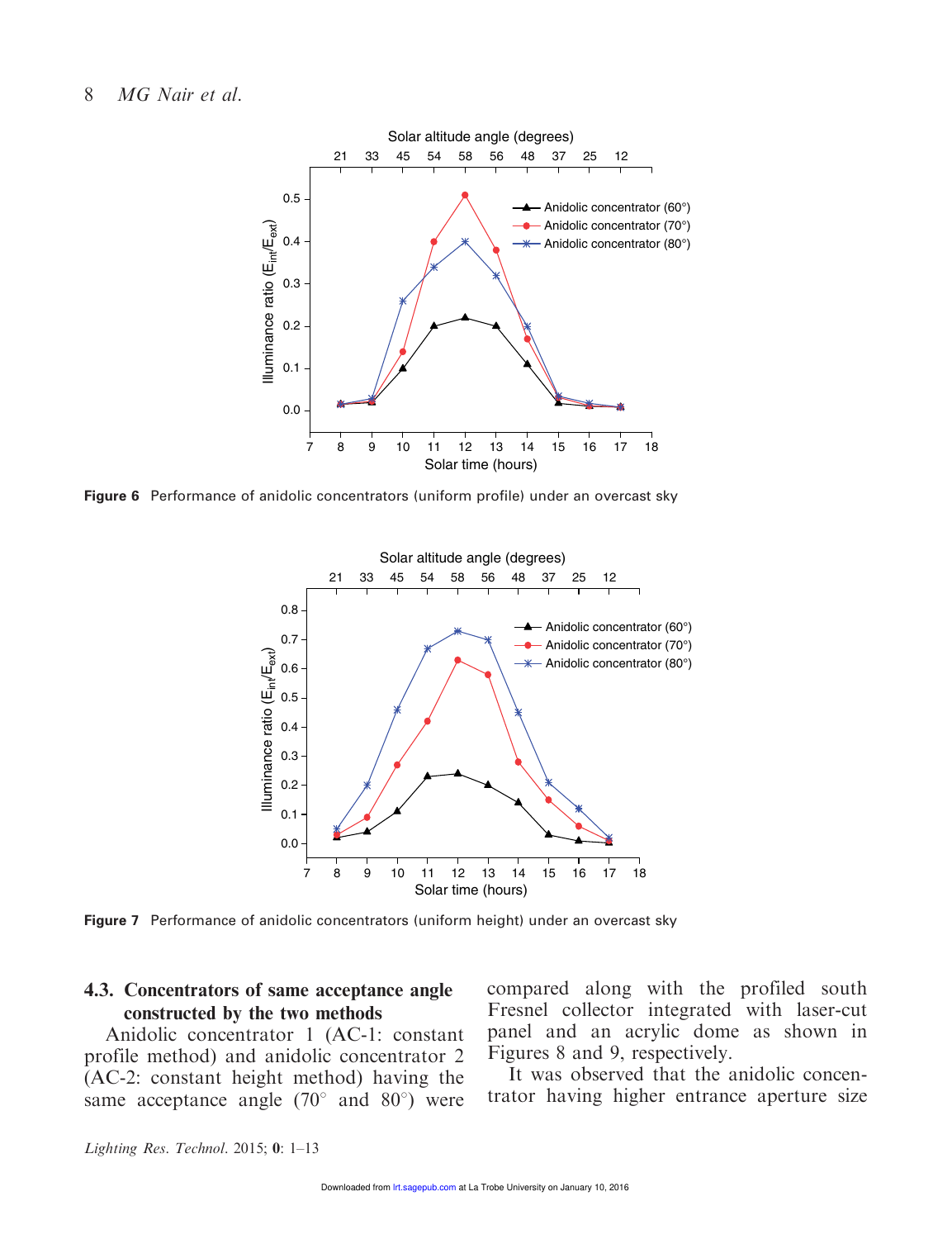

Figure 8 Performance comparison of anidolic concentrators (acceptance angle  $70^{\circ}$ ) with other collectors

performed better than the one having the same acceptance angle, but lower entrance aperture size (Figure 8) between 10.00 and 14.00 hours. There was approximately a 120% increase in illuminance ratio at 12.00 hours for AC-2 compared with AC-1. Beyond this period, the illuminance ratio achieved through the anidolic concentrator was lower than that obtained through the south Fresnel collector.

Based on Figure 9, the following observations are made (i) illuminance ratio for the acrylic dome attained a maximum of 0.3 and decreased rapidly before and after noon; (ii) the profiled Fresnel collector integrated with LCP provides uniform low-light output throughout the day even in an overcast sky condition; (iii) the anidolic concentrator provided relatively higher illuminance ratio between 09.00 hours and 15.00 hours as compared to that of the profiled south Fresnel collector. Between the two types of anidolic concentrators, AC-2 produced a significantly higher illuminance ratio. There was an approximately 180% increase in illuminance ratio at 12.00 hours for AC-2 compared with AC-1.

Even though anidolic concentrators have been designed as collectors for use under cloudy sky conditions, their performance under clear sky conditions was evaluated and compared in the next section.

### 5. Performance of anidolic concentrators under a clear sky

The effect of solar altitude on the light output of the anidolic concentrator (acceptance angle  $60^{\circ}$ ) having an entry aperture of 300 mm and height 390 mm was assessed at various times of the day (9.00 to 16.00 hours) in the month of April under a clear sky condition. The solar altitude angle varied from  $47^{\circ}$  at 9.00 hours and reached a peak of  $87^\circ$  at 12.00 hours. The light output was measured at the base of the concentrator at the exit aperture. It was observed that below  $60^{\circ}$  solar altitude angle, the incident light was reflected back without exiting through the output aperture.

As the solar altitude angle increased, the performance of the concentrator also increased. It was observed that the concentrator performed well between 10.00 (solar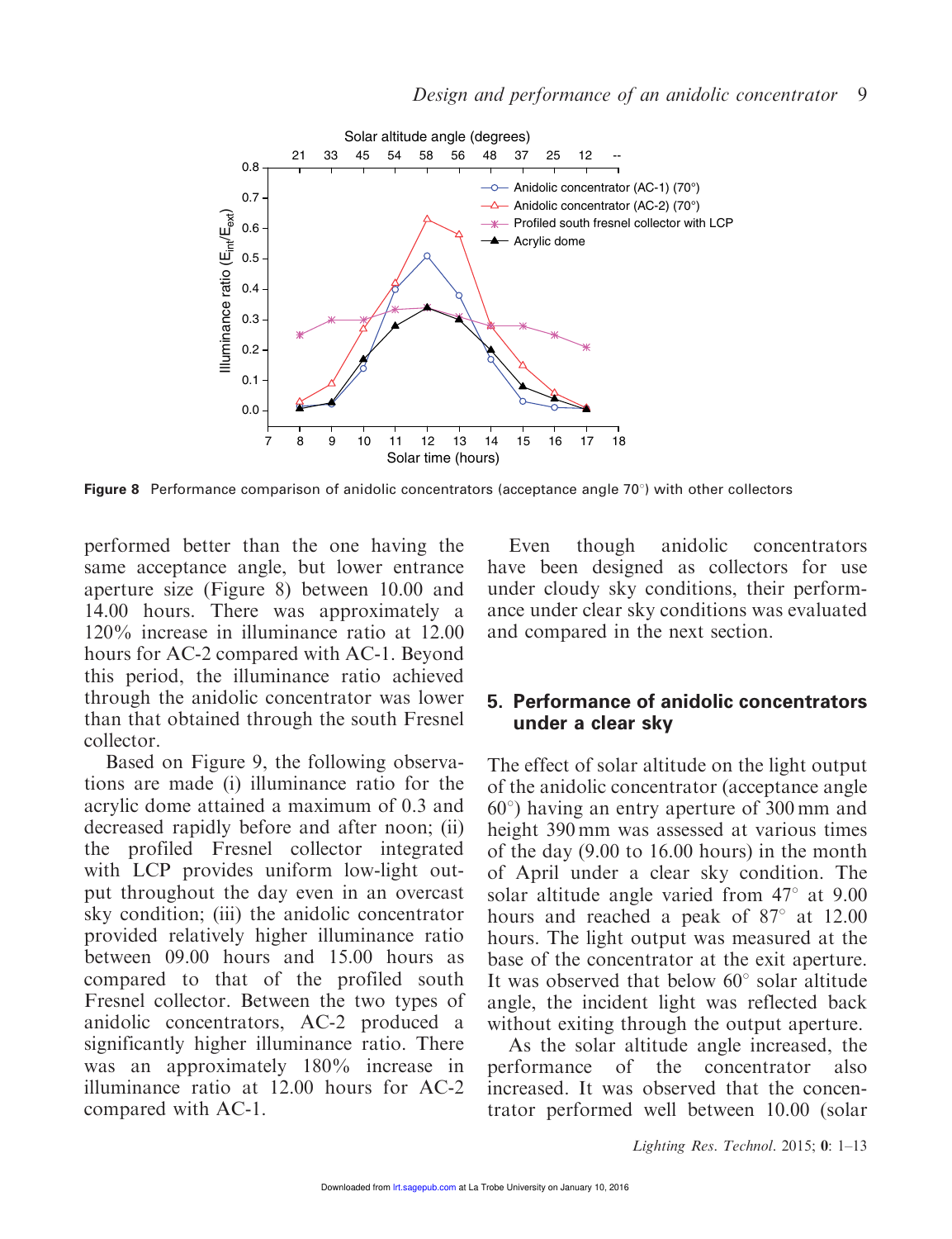

**Figure 9** Performance comparison of anidolic concentrators (acceptance angle 80 $^{\circ}$ ) with other collectors



Figure 10 Performance of an anidolic concentrator under a clear sky

altitude angle  $61^{\circ}$ ) and 14.00 hours (solar altitude angle  $60^{\circ}$ ) (Figure 10). At 12.00 hours (solar altitude angle  $87^\circ$ ) the incident solar rays exited through the exit aperture without any concentration.

#### 5.1. Comparison of anidolic concentrators

The performance of the model light pipe with anidolic concentrators (AC-1 and AC-2) was assessed in the month of January under clear sky, when the solar altitude angle was low even at mid-day. The results are presented in Figures 11 and 12, which depict a behaviour similar to that observed under overcast sky condition with (i) higher illuminance ratio (0.74 under clear sky as against 0.51 for overcast sky in the case of AC-1; 1.05 as against 0.73 for AC-2), and (ii) the concentrator with higher acceptance angle had a greater light output due to the increased capture area.

#### 6. Conclusion

The following conclusions are drawn from the present study, which are applicable to the parameters and their ranges considered in the study:

• For a given condition, the illuminance ratio achieved increased with an increase in acceptance angle.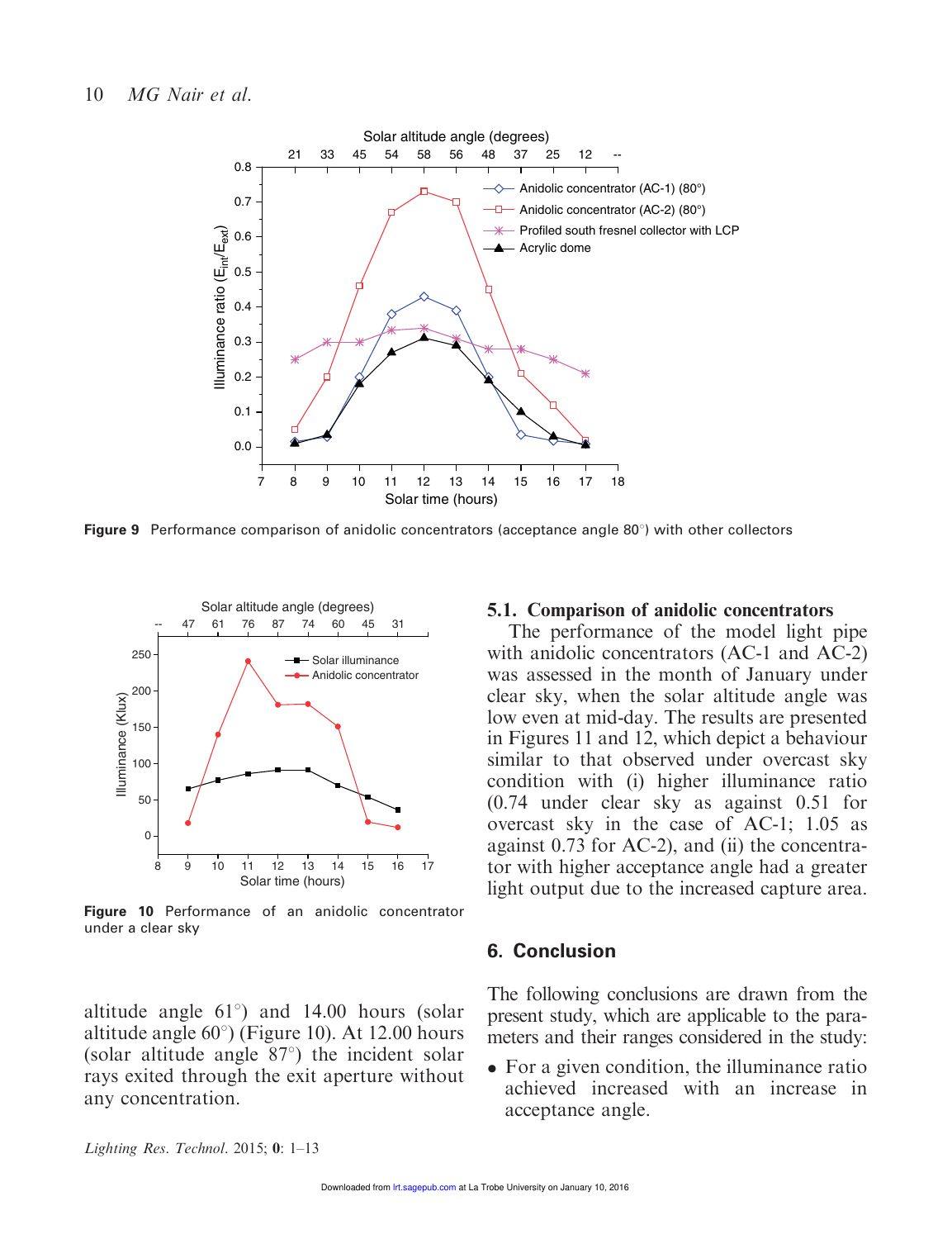

Figure 11 Performance of anidolic concentrators (uniform profile) under a clear sky



Figure 12 Performance of anidolic concentrators (uniform height) under a clear sky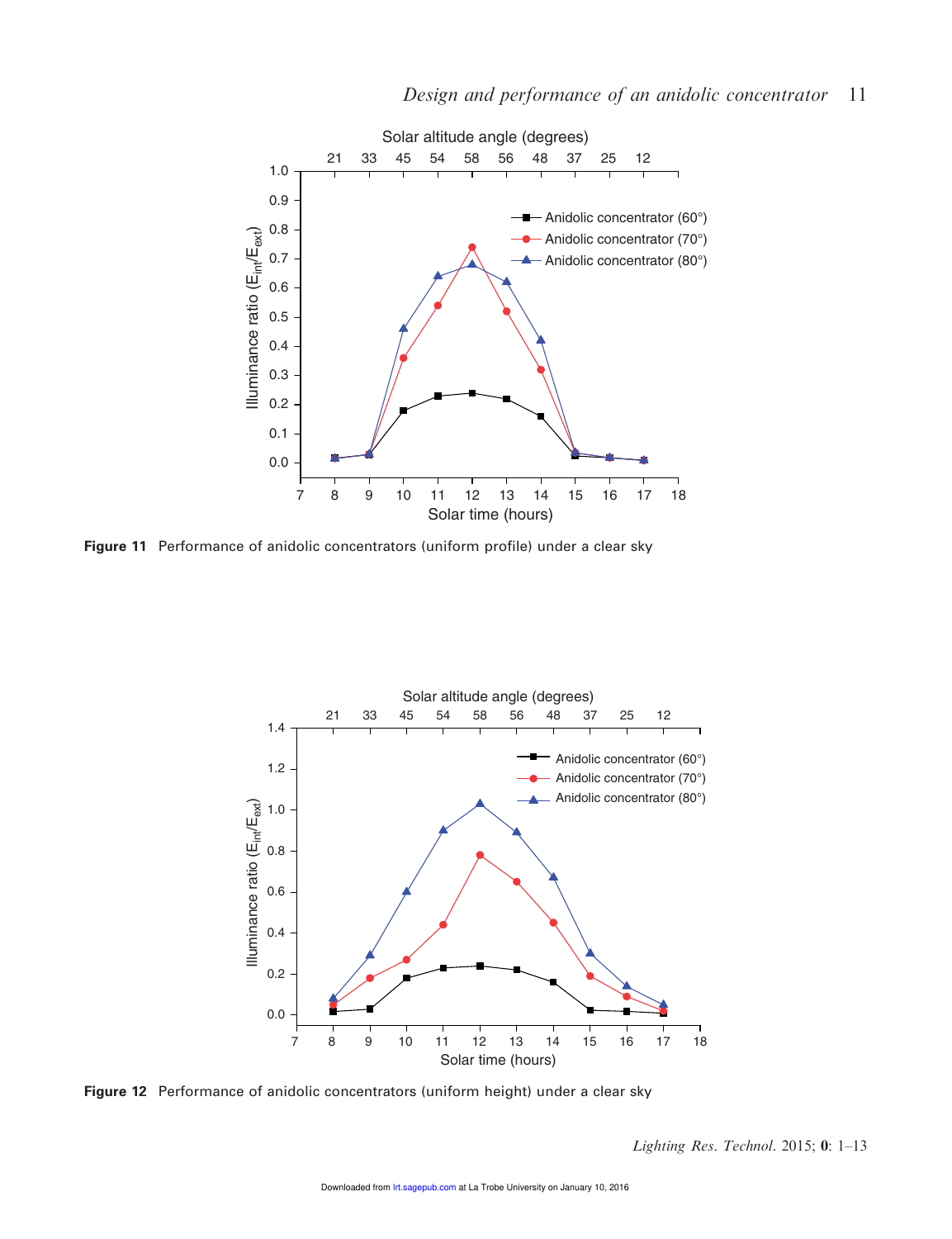- 12 *MG Nair et al.*
- For a given acceptance angle, a concentrator with uniform height and variation of entrance aperture performed better than a concentrator having a uniform profile.
- There was nearly 120 to 180 % increase in the illuminance ratio at noon for the concentrators having  $70^{\circ}$  and  $80^{\circ}$  acceptance angles.
- Though the profiled Fresnel collector provided a uniform illuminance ratio throughout a typical overcast day, this ratio was low.

## Funding

This work has been funded by Indian Institute of Technology Madras, Chennai, India.

## **References**

- 1 Nair MG, Ramamurthy K, Ganesan AR. Conceptual design and assessment of profiled Fresnel lens daylight collector. *Lighting Research and Technology* 2014; 0: 1–15. First published 16 June 2014. doi: 1477153514535421.
- 2 Nair MG, Ramamurthy K, Ganesan AR. Day light enhancement using laser cut panels integrated with a profiled Fresnel collector. *Lighting Research and Technology* 2014; 0: 1–12. First published October 22, 2014. doi: 1477153514556524.
- 3 Zhang X, Muneer T. A mathematical model for the performance of light-pipes. *Lighting Research and Technology* 2000; 32: 141–146.
- 4 Johnsen K, Watkins R. *Daylight in buildings a source book on daylighting systems and components.* [ECBCS Annex 29/SHC Task 21-Project summary report, July]. United Kingdom: AECOM Ltd, 2000.
- 5 Compagnon R, Scartezzini JL, Paule B. *Application of non-imaging optics to the development of new daylighting systems*: *Proceedings of ISES Solar World Congress,* Budapest, Hungary, 23–27 August 1993.
- 6 Winston R. Principles of solar concentrators of a novel design. *Solar Energy* 1974; 16: 89–95.
- 7 Rabl A. Comparison of solar concentrators. *Solar Energy* 1976; 18: 93–111.
- 8 Rabl A. Optical and thermal properties of compound parabolic concentrators. *Solar Energy* 1976; 8: 497–511.
- 9 Welford WT, Winston R. *High Collection Non-Imaging Optics*. New York: Academic Press, 1989.
- 10 Williamson DE. Cone channel condenser optics. *Journal of the Optical Society of America* 1952; 42: 712–715.
- 11 Nilsson J. Optical design and characterization of solar concentrators for photovoltaics. Licentiate thesis. Lund, Sweden: Lund University, 2005.
- 12 . Kaplan GM. *Understanding Solar Concentrators*. Technical Paper # 30, Volunteers in Technical Assistance (VITA), 1985.
- 13 Scartezzini JL, Courret G. Anidolic daylighting systems. *Solar Energy* 2002; 73: 123–135.
- 14 Simone CM, Courret G, Paule B, Michel L, Scartezzini JL. Design of anidolic zenithal light guides for daylighting of underground spaces. *Solar Energy* 2001; 69: 117–129.
- 15 Perez R, Reals R, Michalsky J. Modeling skylight angular luminance distribution from routine irradiance measurements. *Journal of the Illuminating Engineering Society* 1993; 22:  $10-17$ .
- 16 Taengchum T, Chirarattananon S. *Ray tracing method for simulating daylight transmission through tubular light pipes with anidolic concentrator: Proceedings of the 5th International Conference on Sustainable Energy and Environment (SEE 2014): Science, Technology and Innovation for ASEAN Green Growth,* Bangkok, Thailand, 19–21 November 2014.
- 17 Hinterberger H, Winston R. Efficient light coupler for threshold Cerenkov counters. *Review of Scientific Instruments* 1966; 37: 1094–1095.
- 18 Kalogirou S, Eleflheriou P, Lloyd S, Ward J. Low cost high accuracy parabolic troughs construction and evaluation. *Renewable Energy* 1994; 5: 384–386.
- 19 Smestad G, Ries H, Winston R. The thermodynamic limits of light concentrators. *Solar*